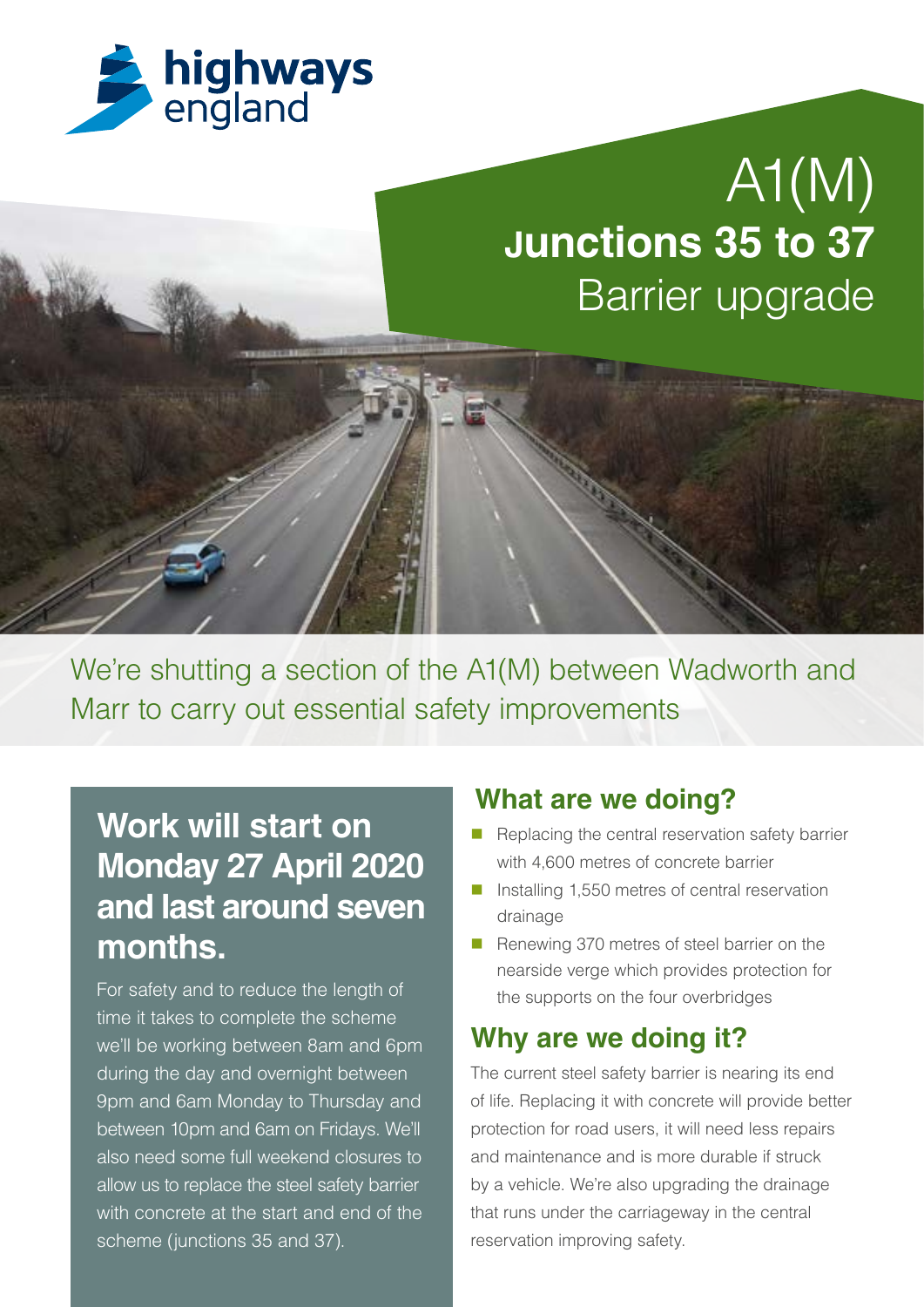## **Our approach**

We need to construct two 500 metre sections of concrete barrier, south of Don Viaduct and at junction 35, Wadworth. To do this we'll need to close the road for six weekends, three **northbound** and three **southbound**, only one carriageway will be closed at any time.

#### **Weekend closures**

We're working closely with Doncaster Metropolitan Counci to avoid major events in the area and

we've identified the following weekends for the full closures which should cause the least disruption for drivers and the communities in the area.

#### **The following closures will be in place from 10pm on Friday until 6am on Monday.**

**Northbound** closures between junctions 35 and 38:

- Friday 29 May to Monday 1 June
- Friday 12 June to Monday 15 June
- **Fiday 19 June to Monday 22 June**

**Southbound** closures between junctions 35 and 34:

- Friday 10 July to Monday 13 July
- Friday 17 July to Monday 20 July
- Friday 24 July to Monday 27 July

Alternatively to the diversion route below, **southbound** traffic can use the M18 southbound and the M1.





#### **Daytime and overnight working**

We'll be working between 8am and 6pm during the day Monday to Friday and overnight between 9pm and 6am Monday to Thursday and between 10pm and 6am on Fridays. We'll need narrow lanes with a 40mph speed limit so we can work safely in the central reservation area. Overnight we'll also receive deliveries and install and remove traffic management.